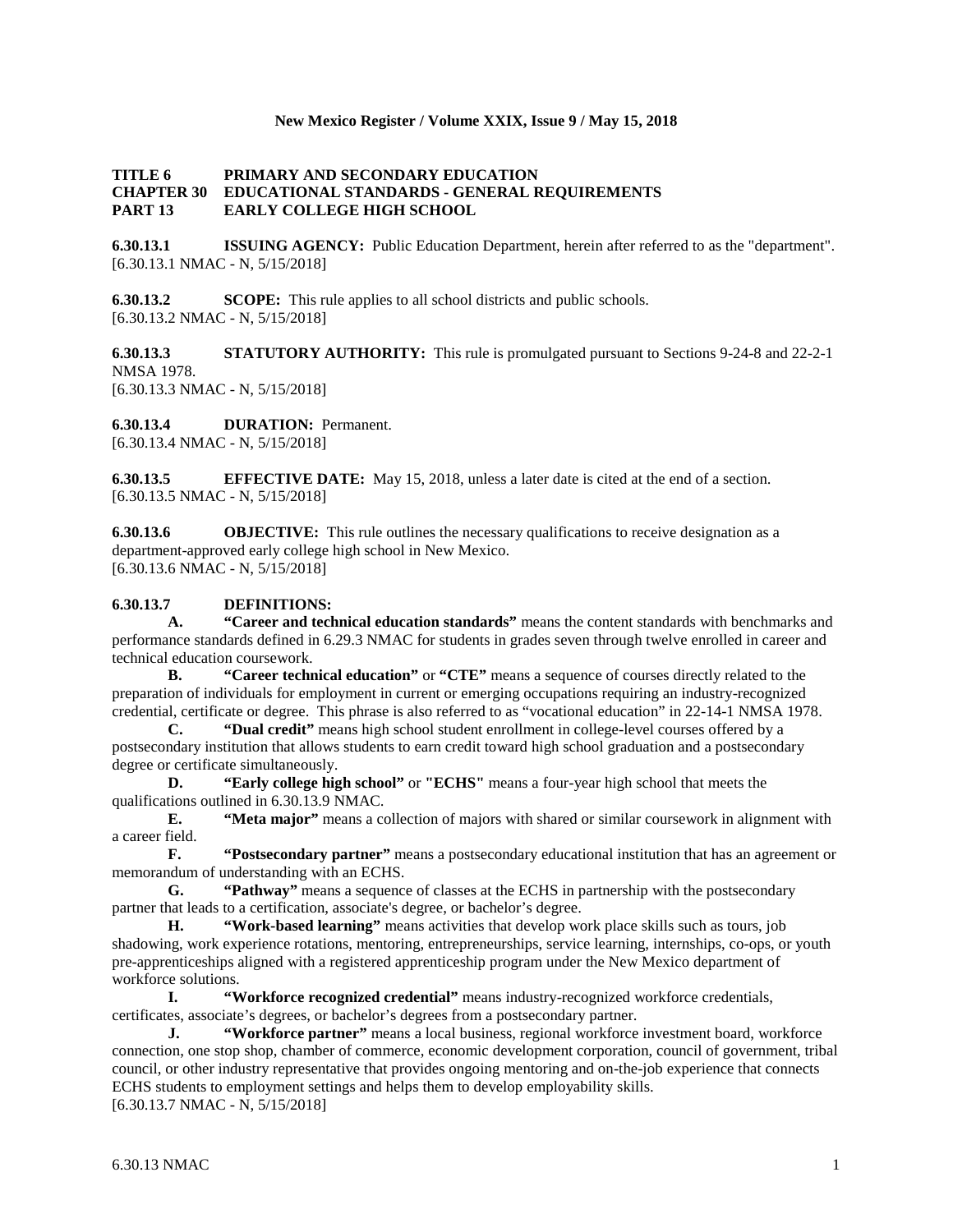**6.30.13.8 GOALS:** The goals for a department-approved ECHS are for all enrolled students to simultaneously earn a New Mexico high school diploma and earn a workforce recognized credential through the postsecondary partner.

[6.30.13.8 NMAC - N, 5/15/2018]

**6.30.13.9 QUALIFICATIONS:** To be designated a department-approved ECHS, a school shall meet the following qualifications:

**A.** Integrates state standards into courses within a structured pathway that meets local and state graduation requirements.

**B.** Follows a pathway that results in a workforce recognized credential without tuition cost to the student or the student's family.<br> **C.** Focuses on et

**C.** Focuses on efforts to reach youth underrepresented in higher education by establishing outreach and recruiting processes striving for equitable access. Focused recruiting efforts shall encourage applicants from underrepresented populations to enroll in an ECHS.

**D.** Accelerates student learning through the use of dual credit courses beginning no later than grade ten. Dual credit courses shall:

- **(1)** accelerate the timeline for high school students to complete college;
- (2) be delivered through one or more postsecondary partners;<br>(3) be tuition free:
- **(3)** be tuition free;

**(4)** be taught by instructors who meet the higher learning commission qualifications for college instructors;

- **(5)** use innovative, interactive, research-based support structures; and
- **(6)** align with:
	- **(a)** the pathway indicated on the student's next step plan;
	- **(b)** the established New Mexico higher education general education curriculum; and
	- **(c)** either the student's declared CTE pathway or declared major or meta

major.

**E.** Operates in partnership with one or more workforce partners. Partnerships shall include:

- **(1)** meaningful work-based learning experiences in alignment with student pathways; and
- **(2)** CTE courses that use career and technical education standards to support core academic

growth.

[6.30.13.9 NMAC - N, 5/15/2018]

#### **6.30.13.10 APPLICATION:**

**A.** ECHS applicants shall meet all of the qualifications listed in 6.30.13.9 NMAC. Schools seeking initial designation as a department-approved ECHS shall submit an application on the department-designated form by July 1 of the year in which they seek to begin operating as an ECHS.

**B.** The initial application shall include:

- **(1)** a description of the proposed pathways;
	- **(2)** a description of the proposed workforce-recognized credential for each pathway;
	- **(3)** the projected number of students to be served;

**(4)** a description of outreach and recruiting processes that incorporate targeted efforts to reach underrepresented populations;

**(5)** a memorandum of understanding with at least one postsecondary partner that includes evidence of dual credit course offerings and support structures;

**(6)** documentation of a partnership with at least one workforce partner that includes evidence of meaningful work-based learning experiences;

**(7)** a sustainability plan that addresses continuing financial support and the support of the school board or governing body;

**(8)** assurances that all district and school personnel are knowledgeable of the requirements to comply with 6.30.13 NMAC; and

**(9)** evidence of tribal consultation to satisfy the goals of Article 23A NMSA 1978 including documentation of tribal consultation submitted annually to the department.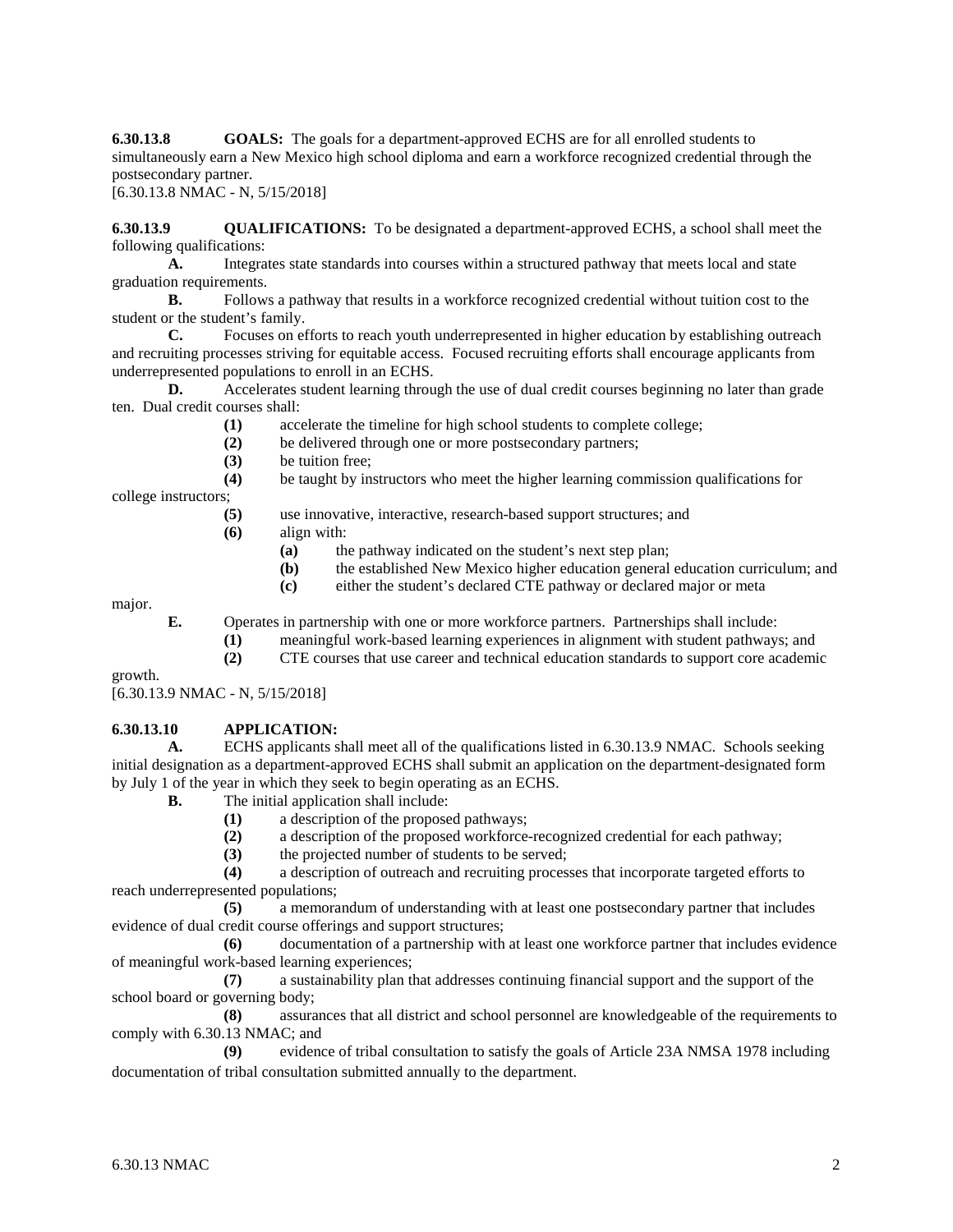**C.** The department shall review initial applications for approval and confirm application acceptance or rejection by no later than August 1. Schools not receiving initial approval may request reconsideration which may be granted at the discretion of the department.

[6.30.13.10 NMAC - N, 5/15/2018]

# **6.30.13.11 ANNUAL DATA REVIEW:**

**A. Data reviewed for compliance.** In order to evaluate program compliance with the qualifications outlined in 6.30.13.9 NMAC, the department shall annually review data collected through the department data reporting system. Data evaluated to determine compliance shall include:

- (1) student attainment of work-force recognized credentials;<br>(2) student participation in work-based learning experiences;
- **(2)** student participation in work-based learning experiences; and
- **(3)** students earning college credit, to be evaluated for the following minimum expectations:
- **(a)** all students completing grade 11 have attempted a minimum of three

postsecondary credit hours toward a workforce recognized credential; and **(b)** at least eighty percent of students completing grade 12 have successfully

completed a minimum of 12 postsecondary credit hours toward a workforce recognized credential.

- **B. Additional data reviewed.** The department shall review additional data including:
	- **(1)** number of students enrolled;
	- **(2)** student participation in each pathway; and

**(3)** the percentage of low-income students enrolled in the ECHS compared to the percentage of low-income high school students enrolled in the district in which the ECHS is located. [6.30.13.11 NMAC - N, 5/15/2018]

# **6.30.13.12 RENEWAL PROCESS:**

**A.** Once an ECHS has received initial approval from the department, the ECHS will not be required to submit a new application for the following year.

**B.** The department shall review the data listed in Subsection A of 6.30.13.11 NMAC to determine continued compliance of the ECHS. Based on this review, the department will determine whether the ECHS will be renewed without further conditions for the following year, or if the ECHS will be designated as on probation for non-compliance.

**C.** If an ECHS is determined by the department to be unable to demonstrate full compliance, the department shall issue a notice of non-compliance.

**D.** The department shall notify the ECHS of their status, whether renewed or non-compliant, no later than August 1.  $E$ 

**E.** Schools receiving a notice of non-compliance shall maintain their status as a department-approved ECHS and be placed on a one-year probation. Schools shall use the probation year to make any changes required to be in full compliance.

**(1)** Upon receipt of a notice of non-compliance from the department, schools shall submit an improvement plan addressing non-compliance issues to the department within 30 business days.

**(2)** The department shall offer technical assistance to schools during the implementation of the improvement plan.

**(3)** Schools may apply for an extension of their probationary period. The decision to grant or deny such extension shall be at the discretion of the department secretary or his or her designated authority.<br>(4) Schools granted an extended probation may be re-granted designation upon

Schools granted an extended probation may be re-granted designation upon demonstrating compliance.

**F.** Schools not demonstrating compliance with 6.30.13 NMAC at the end of the probation year shall lose their designation as a department-approved ECHS. Any school that has lost designation shall wait no less than one school year before re-applying for designation as a department-approved ECHS. [6.30.13.12 NMAC - N, 5/15/2018]

**6.30.13.13 WAIVERS:** A qualifying ECHS shall submit any waiver requests with their initial application in the format requested by the department. Any waiver granted shall remain in effect for the duration of the school's approval as a department-approved ECHS. Schools that are non-renewed and not in their probationary year shall have all active waivers terminated. Schools may request waivers of, but not limited to, the following:

- **A.** individual class load and teaching load;<br>**B.** length of school day in compliance with
- length of school day in compliance with Section 22-2-8-1 NMSA 1978;